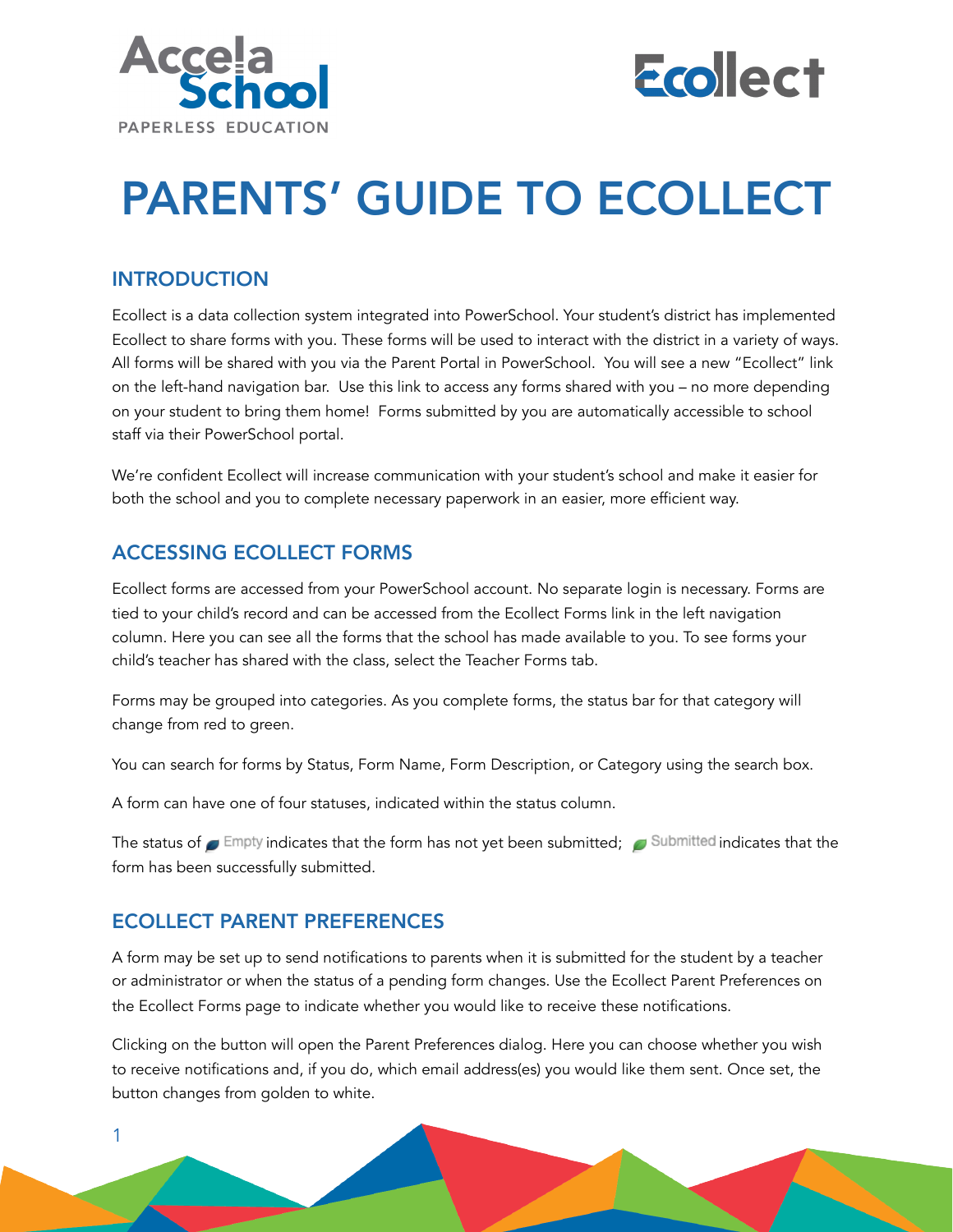



You can access these settings any time from the Ecollect Forms page.

#### FILLING OUT A FORM

To open a specific form, click on the form name within the form list.

Above the form is the Form Ribbon. This allows you to move between forms within a category without having to return to the Ecollect Forms page. Use the arrows on either end of the ribbon to scroll to see more forms.

Just below the Form Ribbon is the Archive Header. If a form has been previously submitted, the archive header gives you the ability to view these submissions.

The rest of the page is the form itself. Fields with the  $\bigstar$  icon are required fields. They must be filled out in order for the form to be submitted.

#### SUBMITTING A FORM

Once the form is filled out, press the Submit button at the bottom of the page. Your form will be submitted and reloaded. If the form submission was successful, a pop-up window will open thanking you for the submission.

Next to the Submit button is an arrow that brings up a couple of options for submission.

For some forms, the first may be "Submit for Family". Choosing this option will allow you to choose which of your children you would like this submission to apply to. This is useful for a form that is not student specific, such as Emergency Contacts. It should not be used on forms that have student specific fields, such as the student's name or birth date. Using "Submit for Family" will change the name, for instance, for all the children for which you submit the form to the same name within the school/district records.

The other option is to "Submit & Jump to…". Below this option is a list of pages you can open after submitting this form, either the Ecollect Forms page or a different form.

#### SAVE VS. SUBMIT

2

Next to the Submit button is the Save button. Use the Save button if you do not yet want or are not yet able to send the form to the school but do not want to re-enter information already filled out. It is recommended that you save a form if you have to step away from your computer, as PowerSchool may log you out for inactivity.